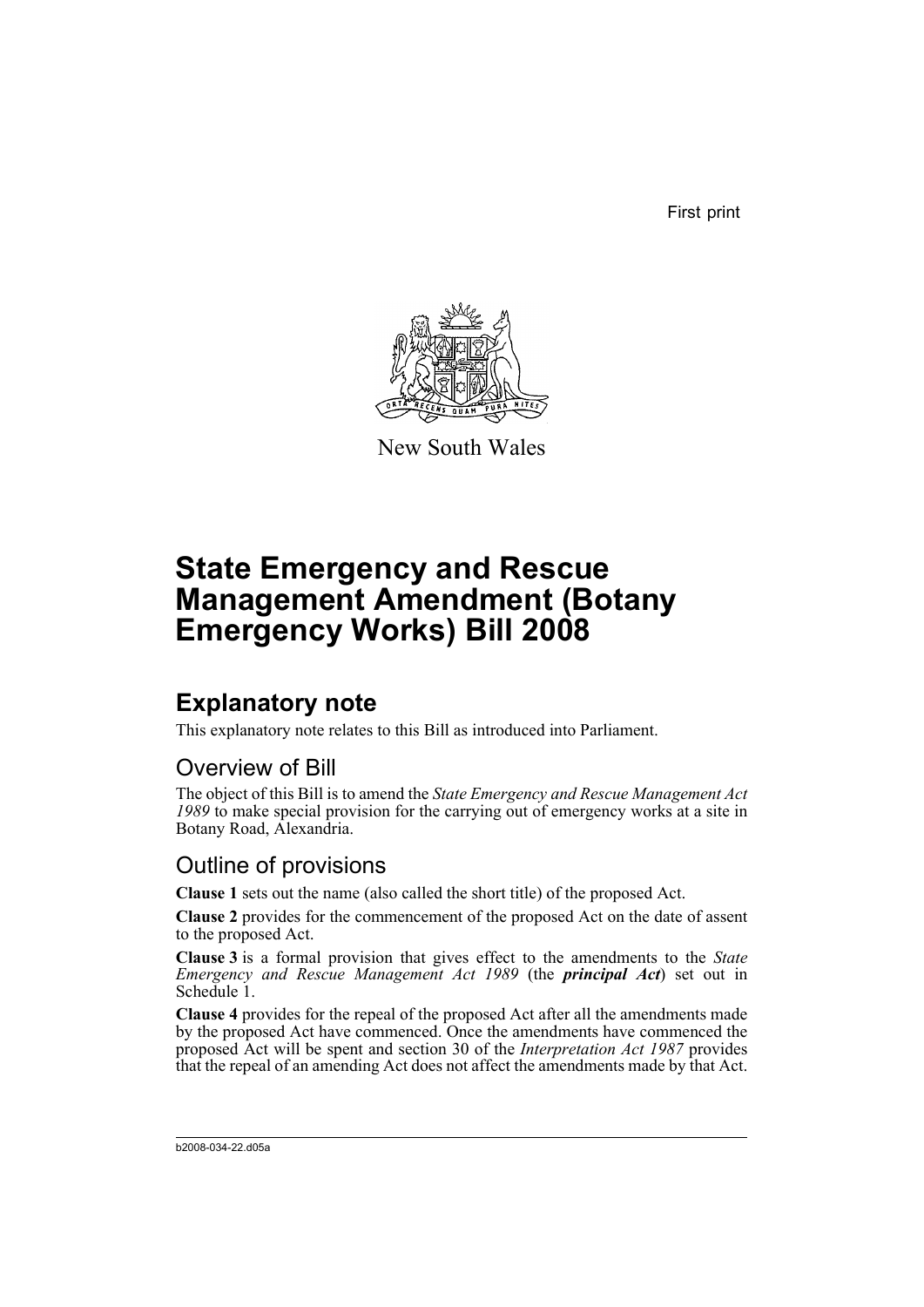Explanatory note

### **Schedule 1 Amendments**

**Schedule 1 [2]** inserts proposed Part 6 (proposed clauses  $10-13$ ) into Schedule 4 to the principal Act.

Proposed clause 10 sets out relevant definitions.

Proposed clause 11 authorises and requires the Director-General of the Department of Commerce to carry out certain emergency works, including the shoring up of retaining or other walls and other stabilisation work, at a site in Alexandria bounded by and including Botany Road, McEvoy Street, Retreat Street and Wyndham Street.

Proposed clause 12 provides for relevant persons to have access to the site and applies relevant provisions of the principal Act relating to access and the carrying out of works in the case of emergencies.

Proposed clause 13 provides for the costs of carrying out the emergency works to be borne by BBB Constructions Pty Ltd, which is the owner of the site.

Proposed clause 14 enables the Director-General to obtain plans, drawings and other documents relating to works on the site.

**Schedule 1 [1]** enables regulations of a savings and transitional nature to be made consequent on the enactment of the proposed Act.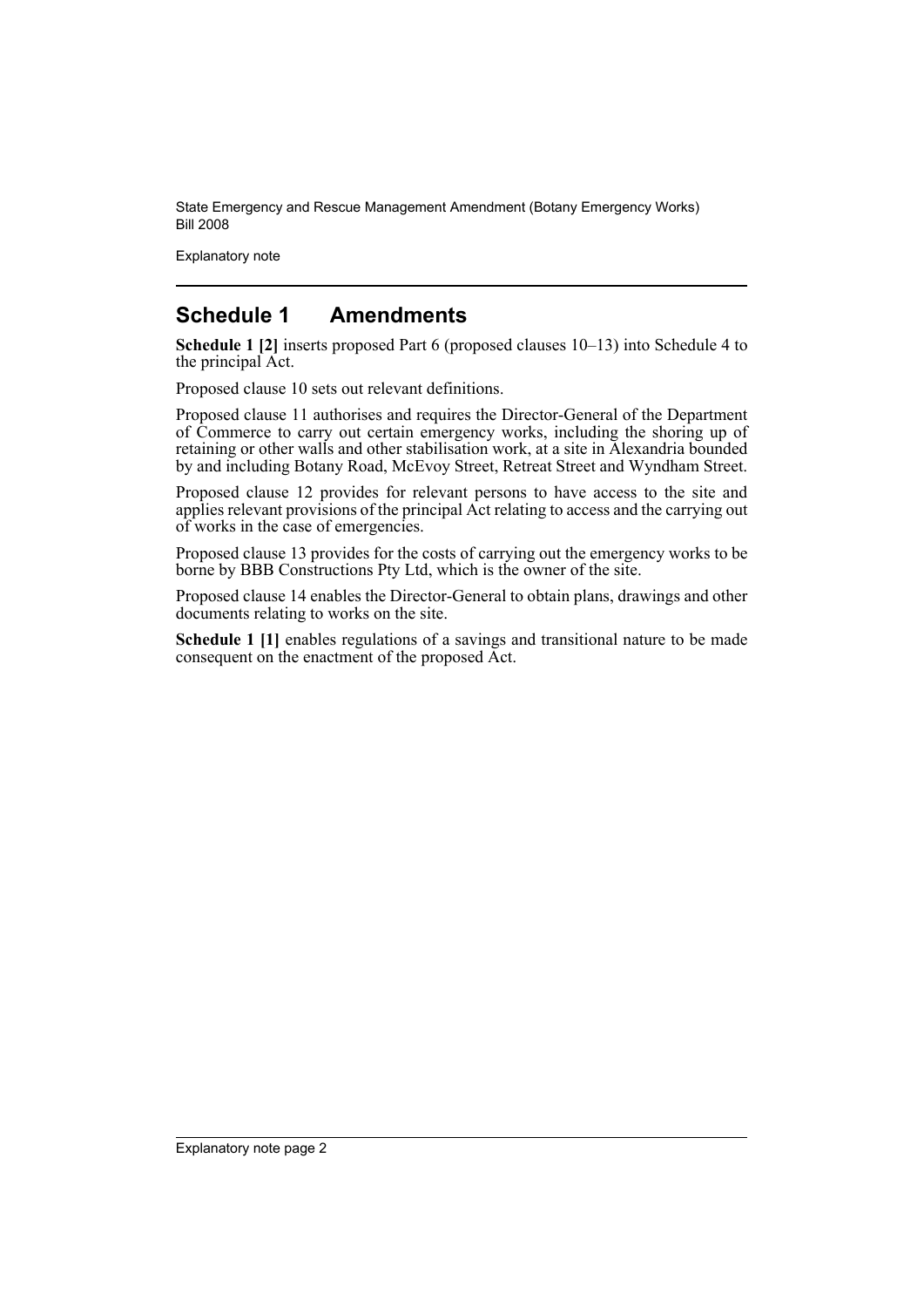First print



New South Wales

# **State Emergency and Rescue Management Amendment (Botany Emergency Works) Bill 2008**

## **Contents**

|                                                    | Page |
|----------------------------------------------------|------|
| Name of Act                                        |      |
| Commencement                                       |      |
| Amendment of State Emergency and Rescue Management |      |
| Act 1989 No 165                                    |      |
| Repeal of Act                                      | 2    |
| Schedule 1 Amendments                              | 3    |
|                                                    |      |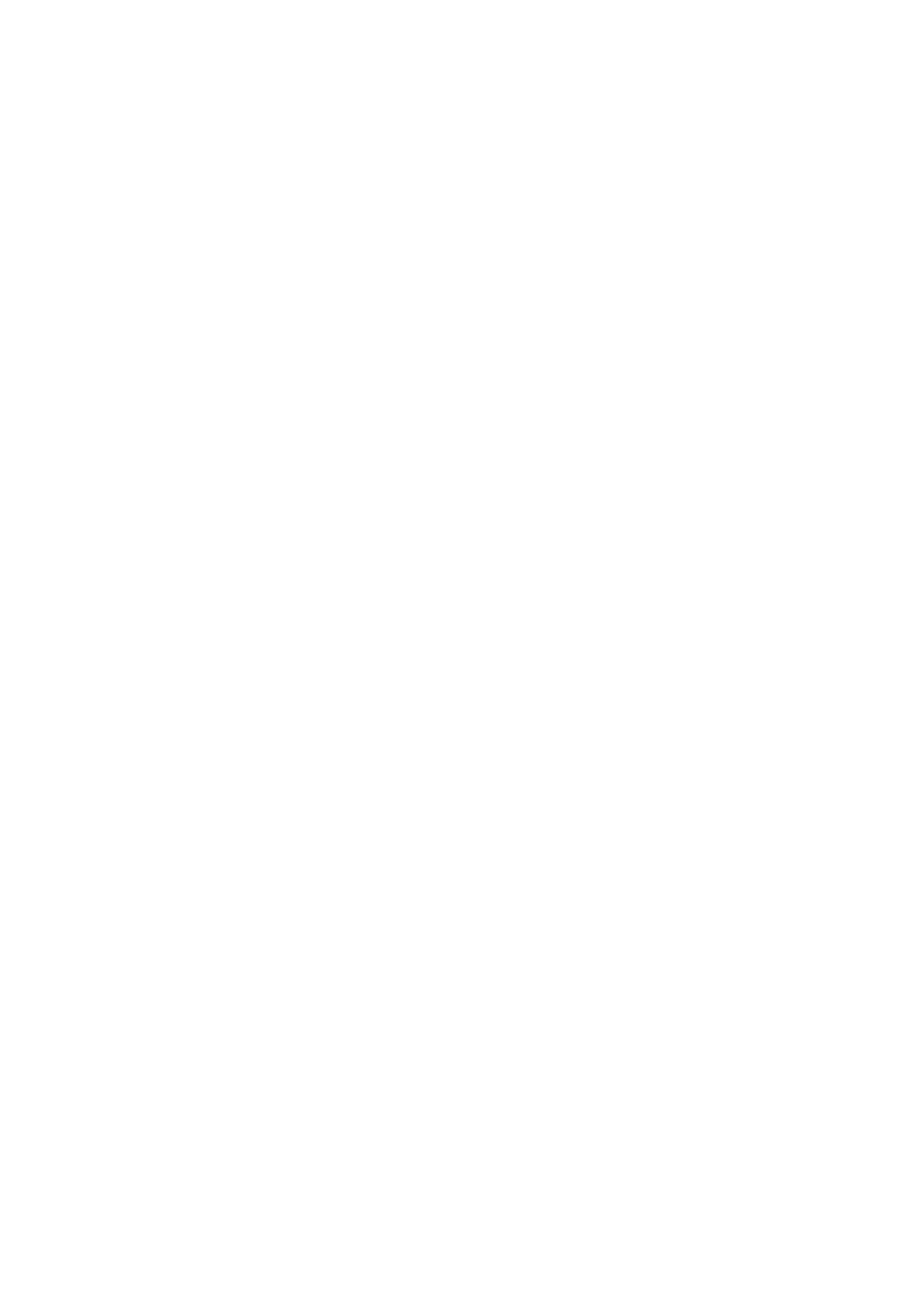

New South Wales

# **State Emergency and Rescue Management Amendment (Botany Emergency Works) Bill 2008**

No , 2008

### **A Bill for**

An Act to amend the *State Emergency and Rescue Management Act 1989* to make special provision for the carrying out of emergency works at a site in Botany Road, Alexandria; and for other purposes.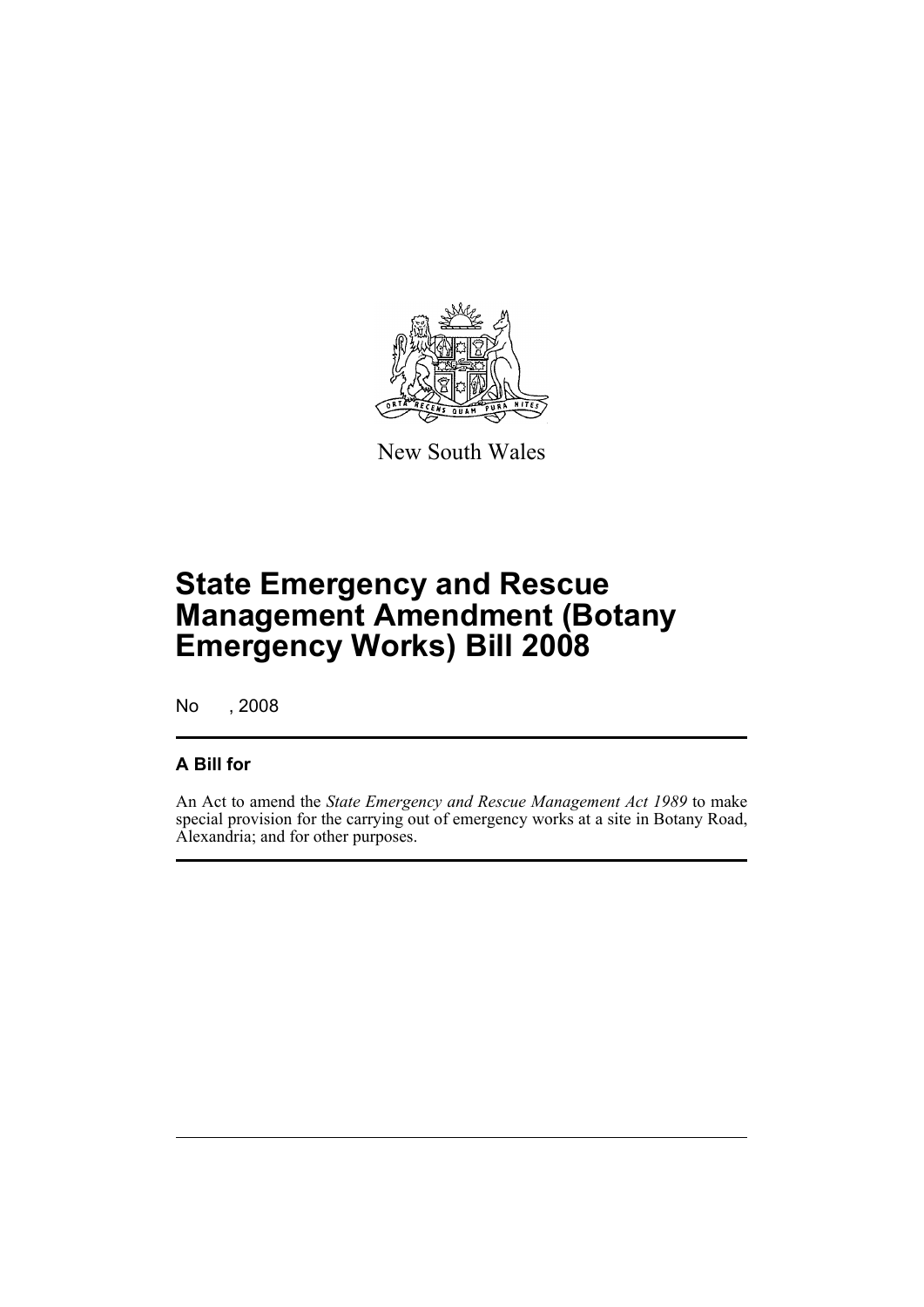<span id="page-5-3"></span><span id="page-5-2"></span><span id="page-5-1"></span><span id="page-5-0"></span>

|              | The Legislature of New South Wales enacts:                                                                                                                       |                |
|--------------|------------------------------------------------------------------------------------------------------------------------------------------------------------------|----------------|
| 1            | Name of Act                                                                                                                                                      | $\overline{c}$ |
|              | This Act is the <i>State Emergency and Rescue Management Amendment</i><br>(Botany Emergency Works) Act 2008.                                                     | 3<br>4         |
| $\mathbf{2}$ | <b>Commencement</b>                                                                                                                                              | 5              |
|              | This Act commences on the date of assent to this Act.                                                                                                            | 6              |
| 3            | <b>Amendment of State Emergency and Rescue Management Act 1989</b><br>No 165                                                                                     |                |
|              | The State Emergency and Rescue Management Act 1989 is amended as<br>set out in Schedule 1.                                                                       | 9<br>10        |
| 4            | <b>Repeal of Act</b>                                                                                                                                             |                |
|              | This Act is repealed on the day following the day on which this Act<br>(1)<br>commences.                                                                         | 12<br>13       |
|              | The repeal of this Act does not, because of the operation of section 30<br>(2)<br>of the <i>Interpretation Act 1987</i> , affect any amendment made by this Act. | 14<br>15       |
|              |                                                                                                                                                                  |                |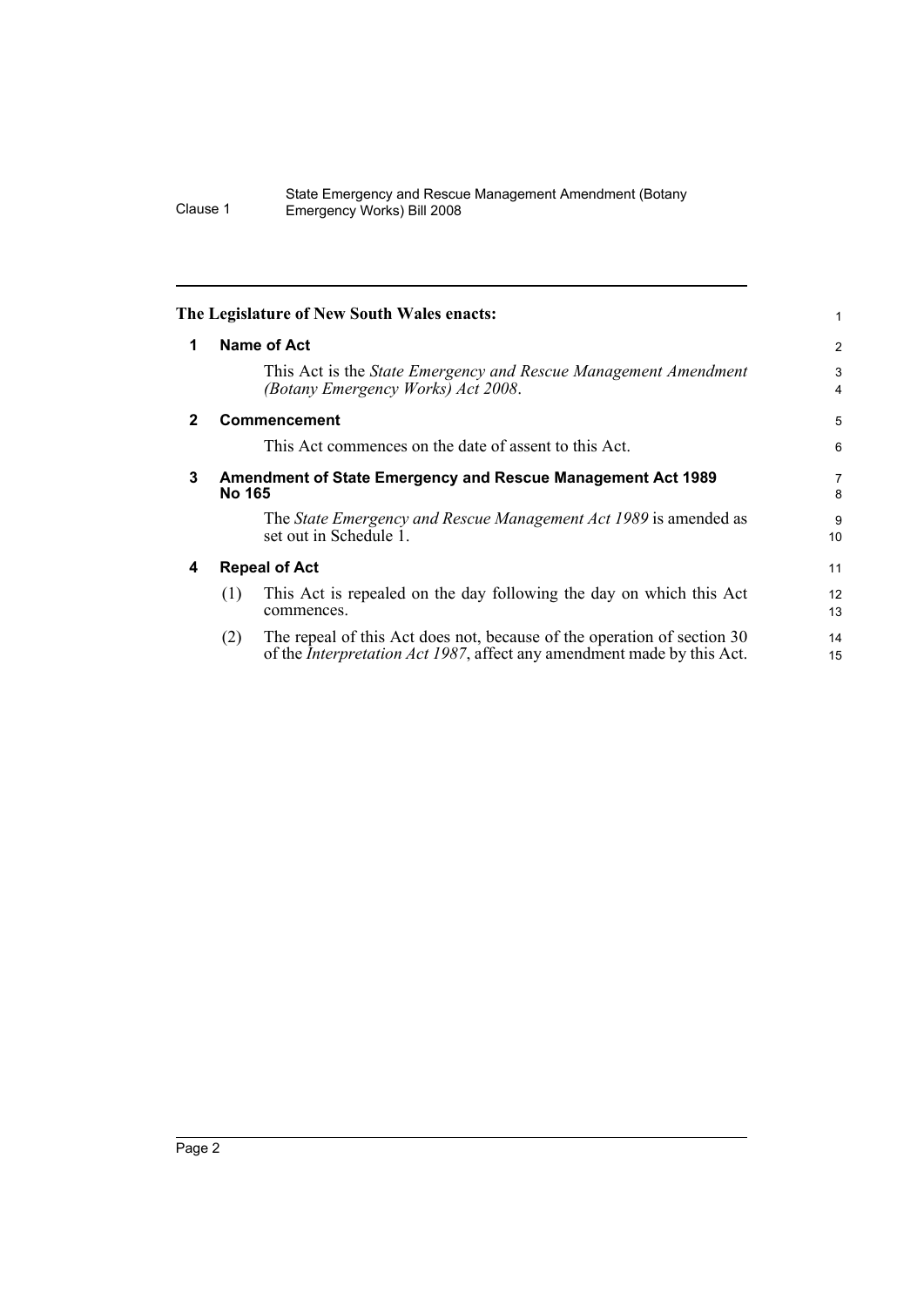Amendments Schedule 1

<span id="page-6-0"></span>

|     | <b>Schedule 1</b>    | <b>Amendments</b>                                                                                                                                                                                            | $\mathbf{1}$         |
|-----|----------------------|--------------------------------------------------------------------------------------------------------------------------------------------------------------------------------------------------------------|----------------------|
|     |                      | (Section 3)                                                                                                                                                                                                  | 2                    |
| [1] |                      | Schedule 4 Savings, transitional and other provisions                                                                                                                                                        | 3                    |
|     |                      | Insert at the end of clause $1(1)$ :                                                                                                                                                                         | 4                    |
|     |                      | State Emergency and Rescue Management Amendment (Botany<br>Emergency Works) Act 2008                                                                                                                         | 5<br>6               |
| [2] | Schedule 4, Part 6   |                                                                                                                                                                                                              | $\overline{7}$       |
|     | Insert after Part 5: |                                                                                                                                                                                                              | 8                    |
|     | Part 6               | Special provisions relating to emergency<br>works at Botany site                                                                                                                                             | 9<br>10              |
|     | 10                   | <b>Definitions</b>                                                                                                                                                                                           | 11                   |
|     |                      | In this Part:                                                                                                                                                                                                | 12                   |
|     |                      | <b>BBB</b> Constructions means BBB Constructions Pty Ltd<br>ACN 119 554 700.                                                                                                                                 | 13<br>14             |
|     |                      | <b>Botany site</b> means the area bounded by and including Botany<br>Road, McEvoy Street, Retreat Street and Wyndham Street,<br>Alexandria.                                                                  | 15<br>16<br>17       |
|     |                      | <b>Director-General</b> means the Director-General of the Department<br>of Commerce.                                                                                                                         | 18<br>19             |
|     |                      | <i>emergency works</i> means the carrying out of the following works<br>on the Botany site:                                                                                                                  | 20<br>21             |
|     |                      | the shoring up (including re-anchoring) of retaining or<br>(a)<br>other walls that support premises or roads in the Botany<br>site,                                                                          | 22<br>23<br>24       |
|     |                      | if the Director-General considers it necessary to do so,<br>(b)<br>grouting behind the walls to reseal them against the ingress<br>of water,                                                                 | 25<br>26<br>27       |
|     |                      | other stabilisation work on the site (including the<br>(c)<br>construction and progressive removal of an earth berm and<br>any stabilisation work required as a result of the collapse<br>of any such wall), | 28<br>29<br>30<br>31 |
|     |                      | and includes any preparatory examination, survey, excavation or<br>other thing done for the purposes of carrying out those works.                                                                            | 32<br>33             |
|     |                      | senior police officer means a police officer of or above the rank<br>of sergeant.                                                                                                                            | 34<br>35             |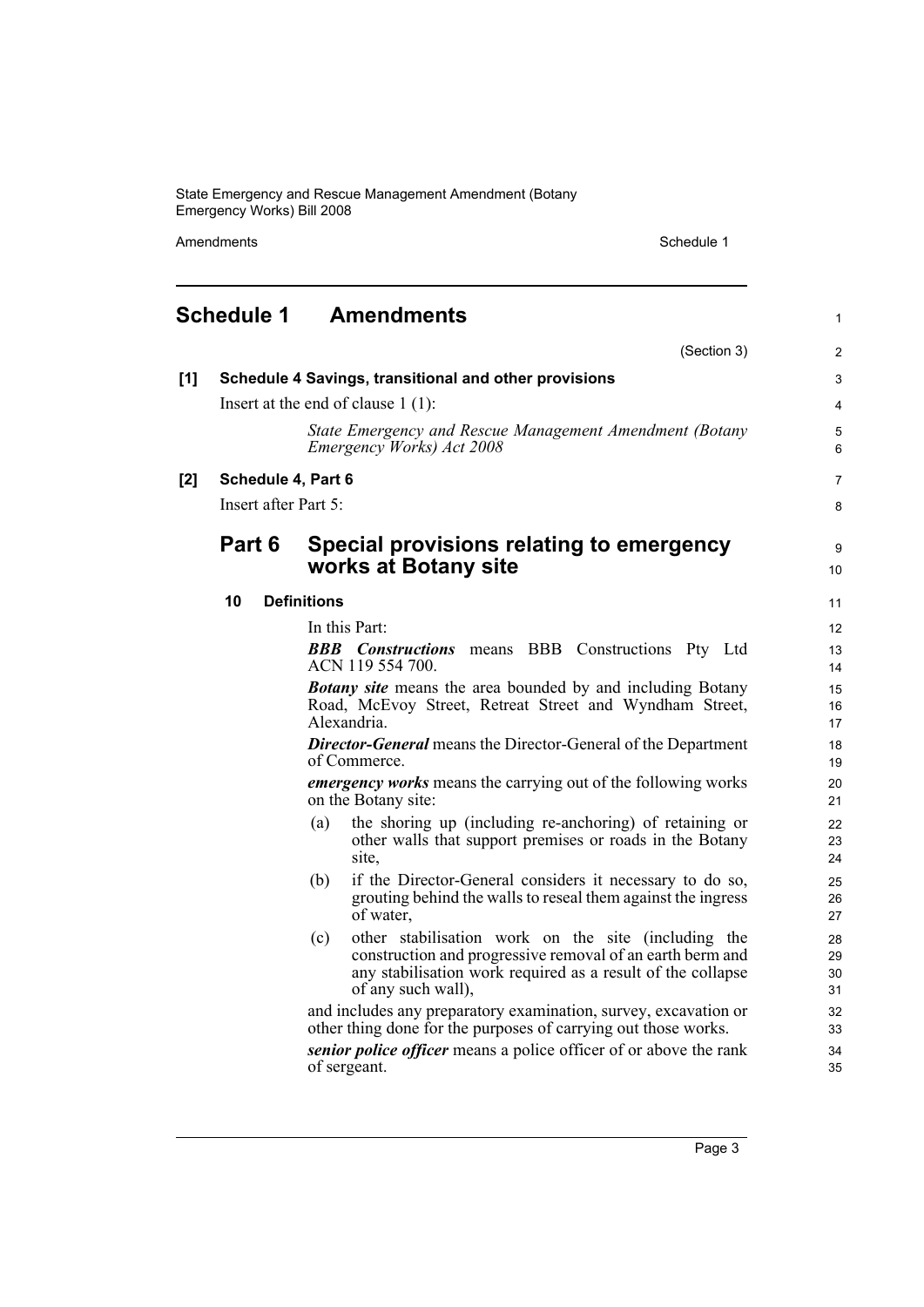Schedule 1 Amendments

*the contractors* means the persons engaged by the Director-General to carry out the emergency works.

1  $\overline{2}$ 

### **11 Carrying out of the emergency works**

- (1) The emergency works are authorised and required to be carried out by the Director-General.
- (2) The Director-General may engage persons to carry out the emergency works.
- (3) The contractors may include a person who is the owner or occupier of land in the Botany site or who has been engaged by any such owner or occupier to do work on the site.

### **12 Access to site to carry out works etc**

- (1) The Director-General, the contractors, police officers and any other persons authorised by the Director-General or a senior police officer may enter the Botany site for the purposes of carrying out (or supervising or assisting in the carrying out) of the emergency works.
- (2) Notice of intention to enter the Botany site is not required to be given to anyone.
- (3) Sections 61C–61E of this Act apply to any such entry in the same way as they apply to entry under section 61 of this Act.
- (4) Section 62A of this Act extends to the exercise in good faith of functions under this Part by the Director-General, the contractors and others, and so applies as if the happening that constitutes the emergency were the happening that caused the damage that requires the carrying out of the emergency works.

#### **13 Costs of carrying out the emergency works**

- (1) The costs of carrying out the emergency works under this Part (including any costs incurred before the commencement of this clause) are to be borne by BBB Constructions, and may be recovered in a court of competent jurisdiction.
- (2) This clause does not affect any proceedings that may be taken by BBB Constructions or anyone else against any person who may be liable for causing the damage required to be rectified by the emergency works (or for causing the liability of BBB Constructions under this clause) or who has agreed to indemnify or insure a person against liability for any such damage or liability.